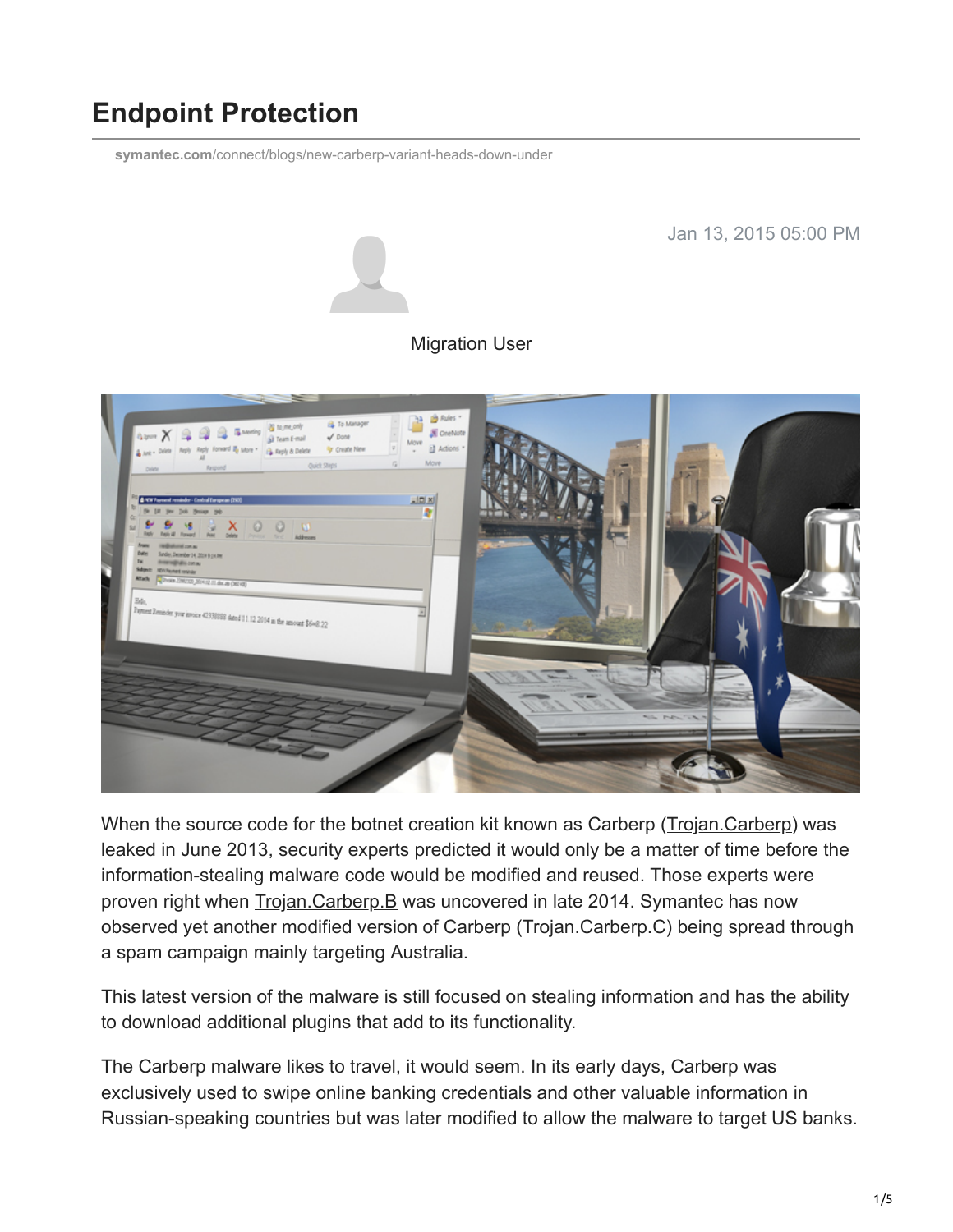Just like any successful business, expansion is the key and now Carberp is exploring yet another continent.

The fact that the new variant is mainly targeting Australia may also point to a wider trend in malware authors venturing into the land down under, as recently highlighted by a significant [increase in cryptomalware hitting Australian computers.](https://community.broadcom.com/symantecenterprise/viewdocument?DocumentKey=c878f0a5-5416-46ca-8a73-8889a53cff2f&CommunityKey=1ecf5f55-9545-44d6-b0f4-4e4a7f5f5e68&tab=librarydocuments)



*Figure 1. Carberp variant mainly targeting Australia*

## **Analysis**

The spam email used to spread Trojan.Carberp.C claims to be a payment reminder and includes an attachment that poses as an invoice. The following is an example of the file name normally used for the attachment:

invoice.[RANDOM NUMBERS]\_2014.12.11.doc.zip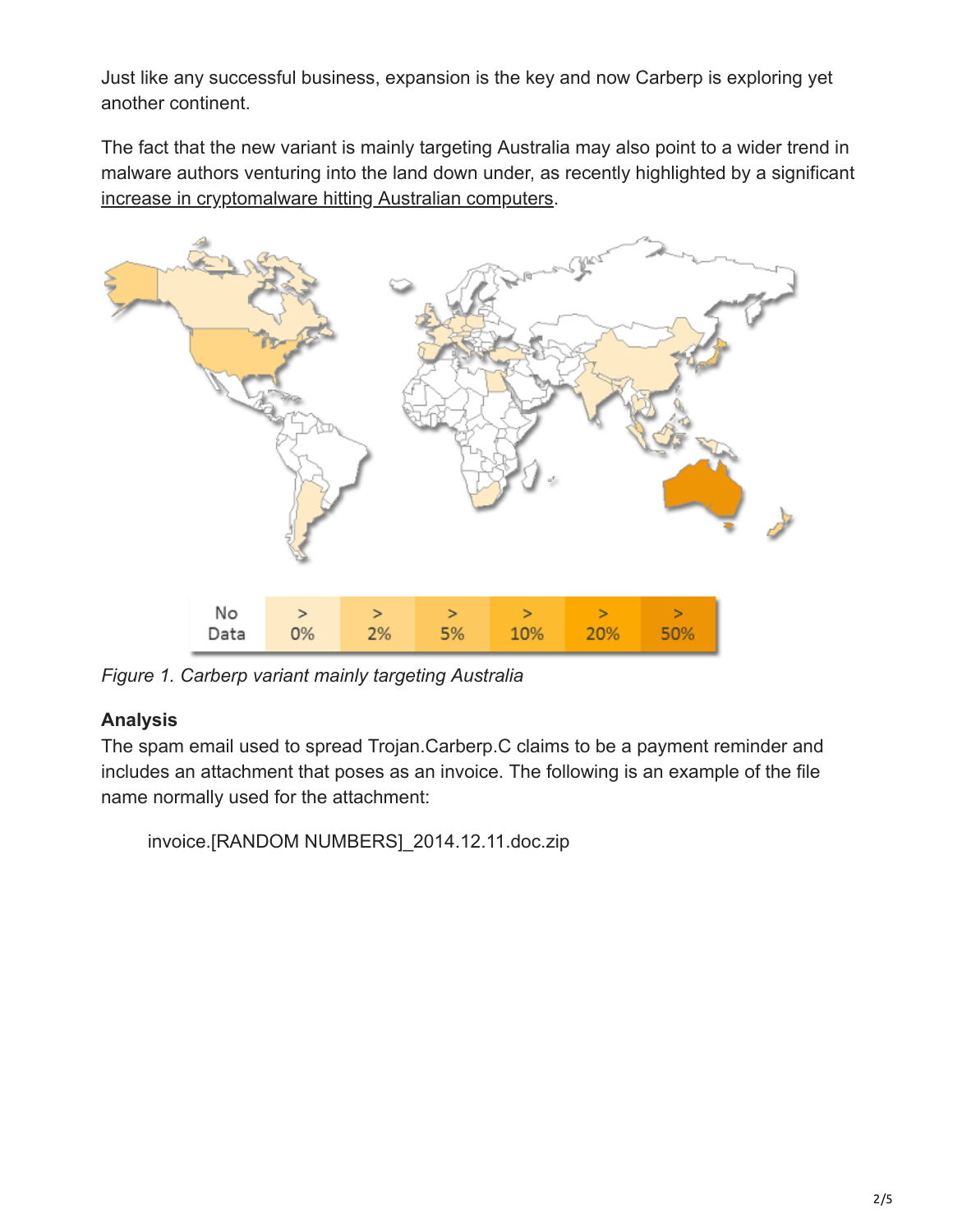

*Figure 2. Spam email with malicious attachment*

As you've probably already guessed, the attachment isn't an invoice and is actually malware packed with Visual Basic. Interestingly, after discovering this spam campaign on December 15, 2014, we noticed during our analysis that the compilation date of the malware was just one day previous on December 14. The malware authors obviously didn't waste much time between coding up and releasing (however, this date can't always be trusted).

*Figure 3. Malware compilation date*

What's interesting about this Carberp variant is the number of components involved in the attack, which are used to hide the infection and to silently download additional encrypted payloads that are then injected stealthily into processes. Additional components are embedded in the dropper (detected as **[Trojan.Dropper](http://www.symantec.com/security_response/writeup.jsp?docid=2002-082718-3007-99)**) and compressed.

The attackers behind this threat know that 64-bit architecture is now becoming the standard so they embedded components that are able to infect both 32-bit and 64-bit computers, a tactic that is increasingly common, as seen in other threats such as [W64.Xpiro](http://www.symantec.com/security_response/writeup.jsp?docid=2013-071018-3714-99) and [Trojan.Poweliks](http://www.symantec.com/security_response/writeup.jsp?docid=2014-080408-5614-99).

In Carberp.C, we identified the following embedded components:

• MyFault—A Windows driver developed by Sysinternals that is normally used to trigger system crashes. This module on its own is not malicious and is used for troubleshooting. But the malware authors may have implemented it in order to trigger a blue screen of death (BSoD) in case the malware is being analyzed.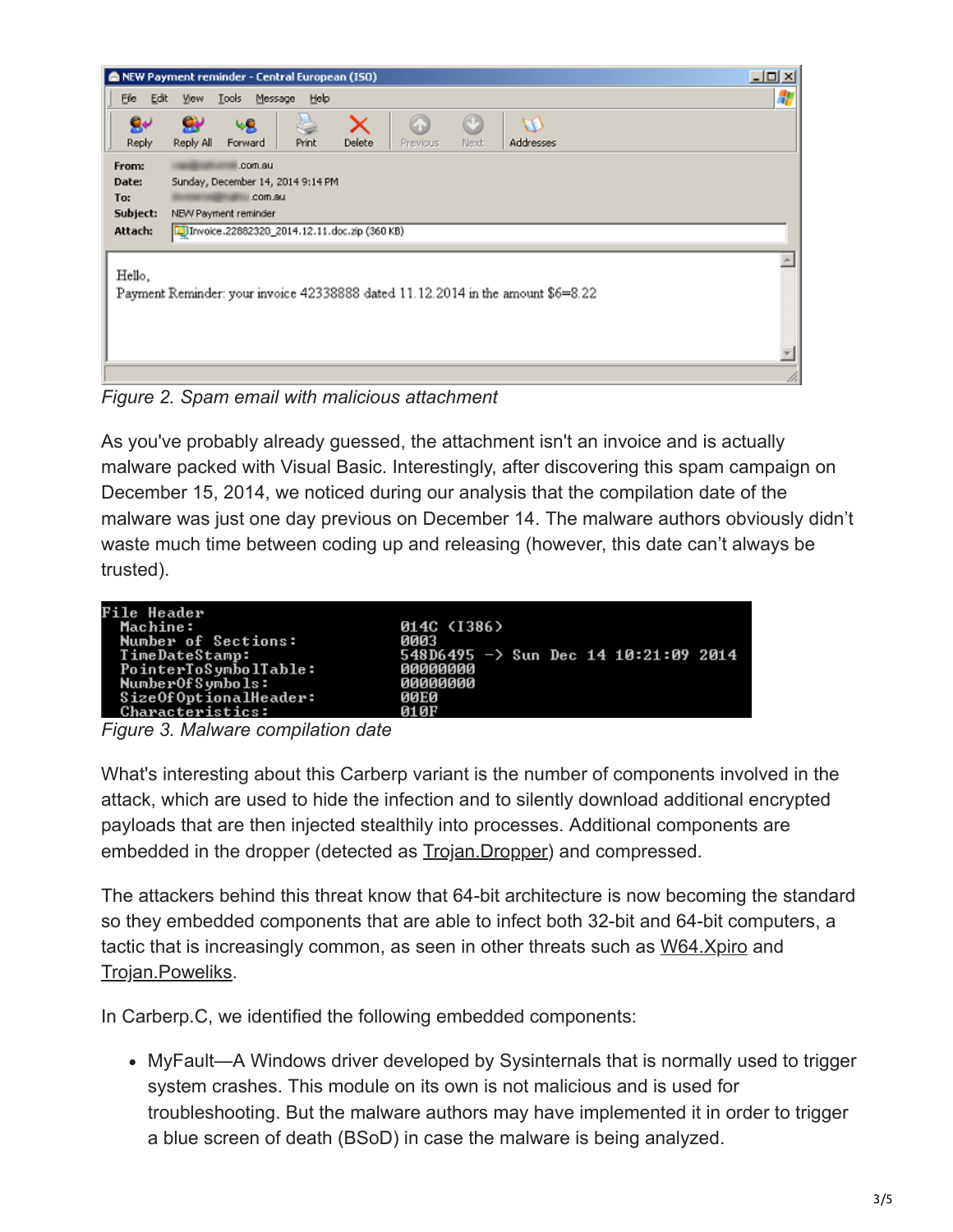- Downloader—A silent payload downloader (detected as Trojan.Carberp.C)
- Carberp Driver—Can be used to kill processes and to inject into memory malicious payloads with the aim to hide the infection (detected as Trojan.Carberp.C)

A typical attack scenario works in the following way:

- 1. User receives a spam email and opens the malicious attachment which executes the Trojan
- 2. The Trojan injects code into a Windows process and decrypts and decompresses embedded 32-bit or 64-bit modules (depending on the operating system)
- 3. The Trojan then contacts the command-and-control (C&C) server with information about the infection and requests additional 32-bit or 64-bit payloads (depending on the operating system)
- 4. The payload is then downloaded, decrypted, and loaded into memory so that it is not visible

As I've already noted, the malicious attachment drops additional components (32-bit or 64 bit) depending on the computer architecture. These malicious files will contact the C&C server and send back details from the compromised computer such as:

- File system type
- User name of user that executed the malware
- Name and path of the executed file
- Time and date of the infection
- Process ID and parent PID

The malware is also able to download additional plugins that are injected into a newly created svchost.exe process in order to keep the infection hidden. We were able to identify plugins for different CPU architecture such as the following:

- host.dat
- update.dat
- [VOLUME SERIAL NUMBER] 32.dat
- [VOLUME SERIAL NUMBER] 64.dat
- list32.dat
- list64.dat

During our analysis, we were able to download list32.dat, which is a plugin used to hook specific APIs in order to steal confidential information such as user names and passwords from different internet browsers.

## **Symantec and Norton protection**

Symantec advises users to be cautious when dealing with suspicious emails and to avoid clicking on suspicious links or opening attachments in unsolicited email.